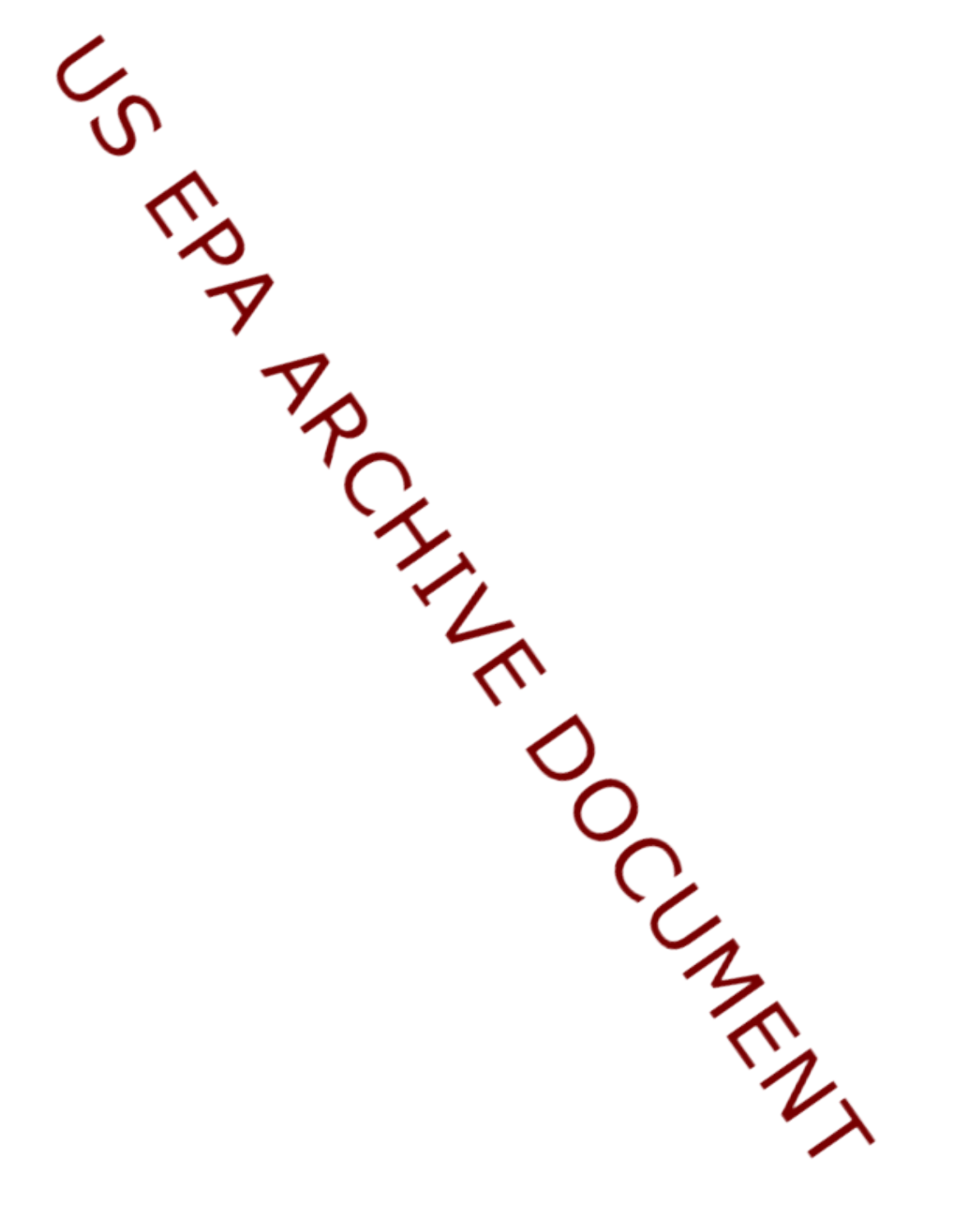| THE ENVIRONMENTAL TECHNOLOGY VERIFICATION |  |
|-------------------------------------------|--|
| <b>PROGRAM</b>                            |  |







## **ETV Joint Verification Statement**

| <b>APPLICATION:</b>              | <b>MEASURING OZONE IN AMBIENT AIR</b>            |      |                                           |  |
|----------------------------------|--------------------------------------------------|------|-------------------------------------------|--|
| <b>TECHNOLOGY NAME: 3.02 P-A</b> |                                                  |      |                                           |  |
| <b>COMPANY:</b>                  | <b>JSC OPTEC Ltd.</b>                            |      |                                           |  |
| <b>ADDRESS:</b>                  | 1985 West Henderson Road<br>Columbus, Ohio 43220 | FAX: | PHONE: (614) 477-1020<br>$(614)$ 486-2693 |  |
| <b>WEB SITE:</b>                 | www.optec-corp.com                               |      |                                           |  |

The U.S. Environmental Protection Agency (EPA) has established the Environmental Technology Verification (ETV) Program to facilitate the deployment of innovative or improved environmental technologies through performance verification and dissemination of information. The goal of the ETV Program is to further environmental protection by accelerating the acceptance and use of improved and cost-effective technologies. ETV seeks to achieve this goal by providing high-quality, peer-reviewed data on technology performance to those involved in the design, distribution, financing, permitting, purchase, and use of environmental technologies. Information and ETV documents are available at www.epa.gov/etv.

ETV works in partnership with recognized standards and testing organizations, with stakeholder groups (consisting of buyers, vendor organizations, and permitters), and with individual technology developers. The program evaluates the performance of innovative technologies by developing test plans that are responsive to the needs of stakeholders, conducting field or laboratory tests (as appropriate), collecting and analyzing data, and preparing peer-reviewed reports. All evaluations are conducted in accordance with rigorous quality assurance (QA) protocols to ensure that data of known and adequate quality are generated and that the results are defensible.

The Advanced Monitoring Systems (AMS) Center, one of five verification centers under ETV, is operated by Battelle in cooperation with EPA's National Exposure Research Laboratory. The AMS Center evaluated the performance of a chemiluminescent ozone analyzer, a continuous monitor for determining ozone in air. This verification statement provides a summary of the test results for the JSC Optec Ltd. 3.02 P-A ozone analyzer.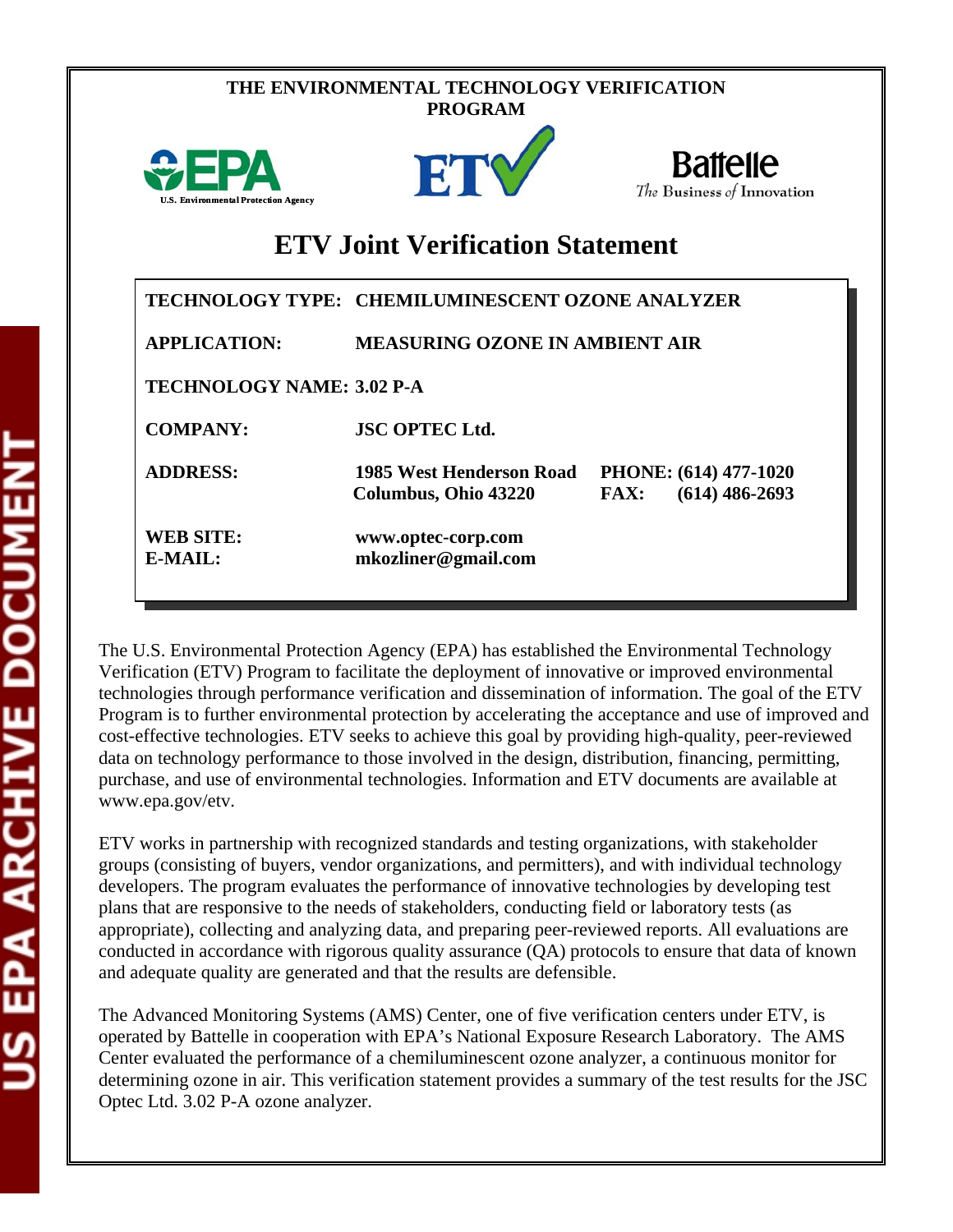## **VERIFICATION TEST DESCRIPTION**

The objective of this verification test was to evaluate the 3.02 P-A performance for determining ozone in air in part by comparing it to the response of the ultraviolet (UV)-absorption Federal Equivalent Method (FEM) for ozone. The specific commercial FEM monitor used in this test was the Thermo Environmental Model 49 C (FEM EQOA-880-047). The verification test was conducted between June 13 and June 28, 2007 at Battelle laboratories located in Columbus, Ohio.

The response of the 3.02 P-A to ozone in ambient air and at low ( $\lt$  5%) and high ( $\approx$  80%) relative humidity (RH) in clean air was used to evaluate for accuracy, linearity, interference effects, comparability to the FEM, data completeness, and operational factors. Two 3.02 P-A instruments were operated, one with no additional equipment and per the manufacturer's recommendations, and the other with a Nafion humidity equilibration tube added to the monitor's inlet. Results from the first unit are the primary results of this verification. The Nafion tube was added to the second unit to assess the impact of humidity and humidity control on the 3.02 P-A response. Both 3.02 P-A units relied entirely on their internal automated calibration systems, as specified by the vendor.

Accuracy was calculated from the response of the 3.02 P-A with respect to different levels of ozone challenges, established either by a known ozone source or by FEM response. Linearity was assessed by a linear regression analysis using the FEM reading as the independent variable and the response of the 3.02 P-A as the dependent variable. Interferences tested were naphthalene, o-nitrophenol, and ptolualdehyde, each at approximately 6 to 15 parts per billion by volume (ppbv) in both dry and humidified air; mercury vapor at 630 nanograms per cubic meter  $(ng/m<sup>3</sup>)$  in dry air and 54 ng/m<sup>3</sup> in humidified air; nitrogen dioxide  $(NO_2)$  at up to 200 ppby in humidified air; and a 17-component mix of volatile organic compounds at up to 593 ppbv total concentration in humidified air. Interference effects were calculated in terms of the ratio of the 3.02 P-A response to the actual concentration of the interferent. Comparability was assessed by comparing the 3.02 P-A response to that of the FEM during generation of ozone in photochemical chamber tests at 80% RH, and in ambient ozone monitoring. Data completeness was assessed as the percentage of maximum data return achieved by the 3.02 P-A over the test period. Operational factors were evaluated by means of observations during testing and records of needed maintenance, vendor activities, and expendables use.

QA oversight of verification testing was provided by Battelle and EPA. Battelle QA staff conducted a technical systems audit, a performance evaluation audit, and a data quality audit of 10% of the test data. EPA QA staff also conducted an on-site technical systems audit. This verification statement, the full report on which it is based, and the test/QA plan for this verification test are all available at [www.epa.gov/etv/centers/center1.html](http://www.epa.gov/etv/centers/center1.html).

## **TECHNOLOGY DESCRIPTION**

The following description of the 3.02 P-A was provided by the vendor and does not represent verified information.

The 3.02 P-A chemiluminescent ozone analyzer combines a solid phase chemiluminescence approach with menu-driven software with diagnostic functions. It is designed to measure ozone concentrations in ambient air.

The Model 3.02 P-A is designed to have the following features:

- Automatic continuous measurements
- Automatic internal calibration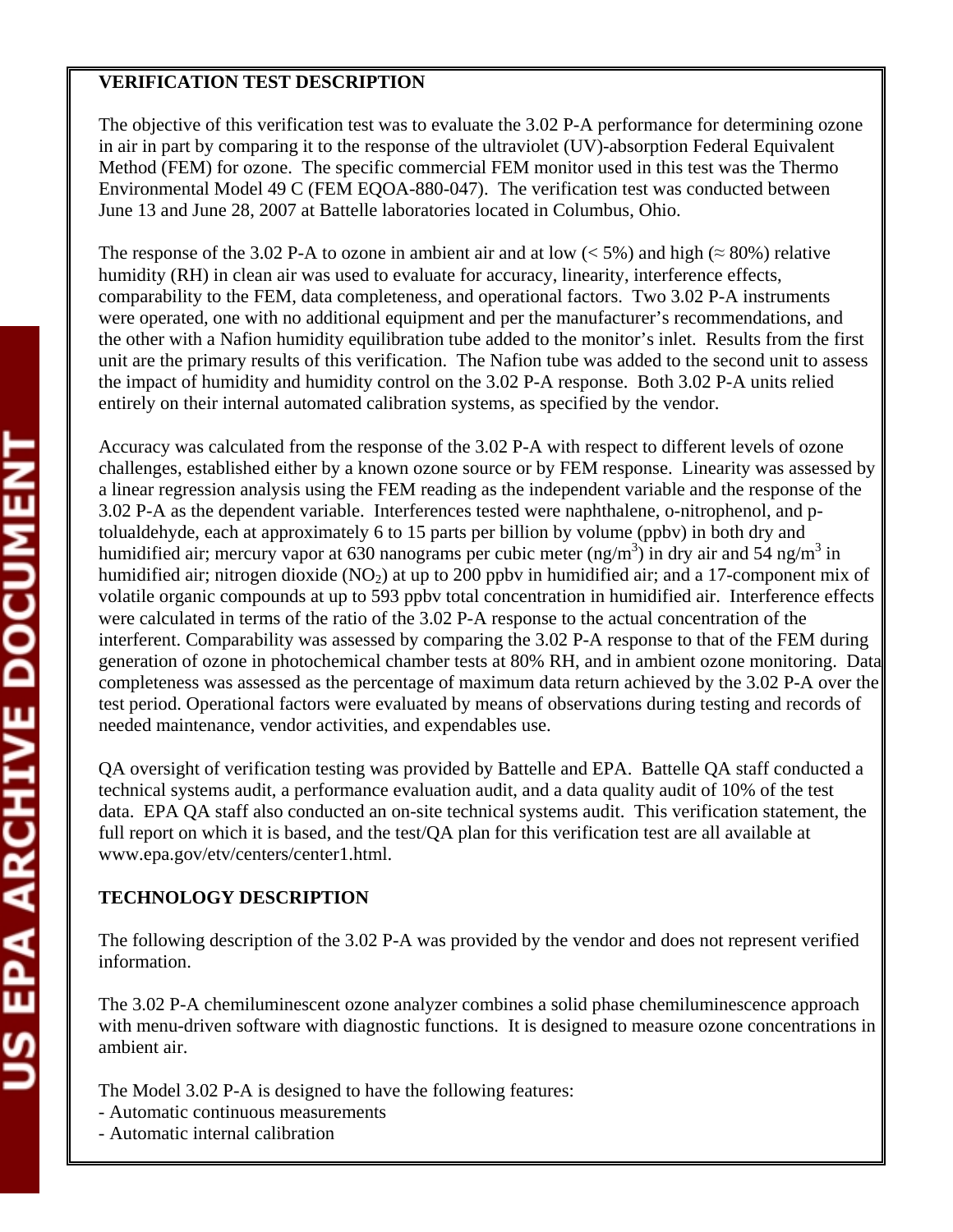- High sensitivity
- Fast response time
- Linearity
- Menu driven software
- Digital display
- Electronic data output

The 3.02 P-A detects ambient ozone by means of its chemical reaction with a solid-phase reactant of proprietary composition, resulting in the emission of light with peak intensity near 560 nm wavelength. The emitted light is detected by a photomultiplier tube, and converted to a digital signal that is linearly proportional to the gaseous ozone concentration. An internal pump draws sample air through two alternate flow paths: in the measurement path sample air passes directly into contact with the solidphase reactant, whereas in the zeroing path ozone in the sample air is removed by a selective scrubber element before the air contacts the reactant. The 3.02 P-A thus measures ozone by comparison of the signals from these two paths. An internal ozone generator (UV lamp) provides a calibration mixture to the 3.02 P-A at 10-minute intervals, and the internal software automatically adjusts instrument response with each calibration. The measured ozone concentration is displayed on the front panel of the 3.02 P-A and can be transmitted via analog outputs. The estimated price of the base model analyzer is \$5,000.

## **VERIFICATION RESULTS**

The addition of the Nafion humidity equilibration tube to the inlet of one unit of the 3.02 P-A reduced the performance of that unit in nearly all performance measures. The performance of the 3.02 P-A unit operated normally is summarized below.

**Accuracy:** The accuracy of the Optec 3.02 P-A ozone analyzer was assessed in terms of percent recovery (%R). The 3.02 P-A averaged a %R of 85.4 to 107.7% at concentrations of 98 to 289 parts ppbv when ozone was delivered to the analyzer in dry air directly from a calibration source. When ozone was added to clean air in the test chamber in stepwise concentrations of 51 to 257 ppbv at high humidity ( $\approx 80\%$  RH), the average %R was 93.2 to 110%. In the corresponding chamber test at concentrations of 69 to 260 ppby in dry test conditions ( $\lt$  5% RH), the average %R of the 3.02 P-A was 83.4 to 88.3%.

**Linearity:** Linearity was evaluated in terms of slope, intercept, and coefficient of determination  $(r^2)$ . The linearity of the 3.02 P-A under  $\approx 80\%$  RH test conditions showed a slope of 0.914, an intercept of 6.2 ppbv, and an  $r^2$  value of 0.998 over a concentration range of 51 to 257 ppbv. The linearity of the 3.02 P-A in < 5% RH conditions showed a slope of 0.838, an intercept of 1.0 ppbv, and an  $r^2$  value of 0.999 over a concentration range of 69 to 260 ppbv.

**Interference Effects:** None of the interferents tested caused any response on the 3.02 P-A. As a result, all interferent response ratios were zero.

**Comparability:** Comparability was evaluated in terms of the slope, intercept, and  $r^2$  of a linear regression of 3.02 P-A readings against FEM readings. The comparison between the 3.02 P-A and FEM during the photochemical ozone test with high precursor concentrations resulted in a slope of 0.815, an intercept of 4.1 ppbv, and an  $r^2$  value of 0.999 over an ozone concentration range of 20 to 130 ppbv. The same comparison in the photochemical test with lower precursor concentrations resulted in a slope of 0.941, an intercept of -1.2 ppbv, and an  $r^2$  value of 0.997 over an ozone concentration range of 20 to 80 ppbv. The comparison of the 3.02 P-A and FEM readings over the four day ambient monitoring